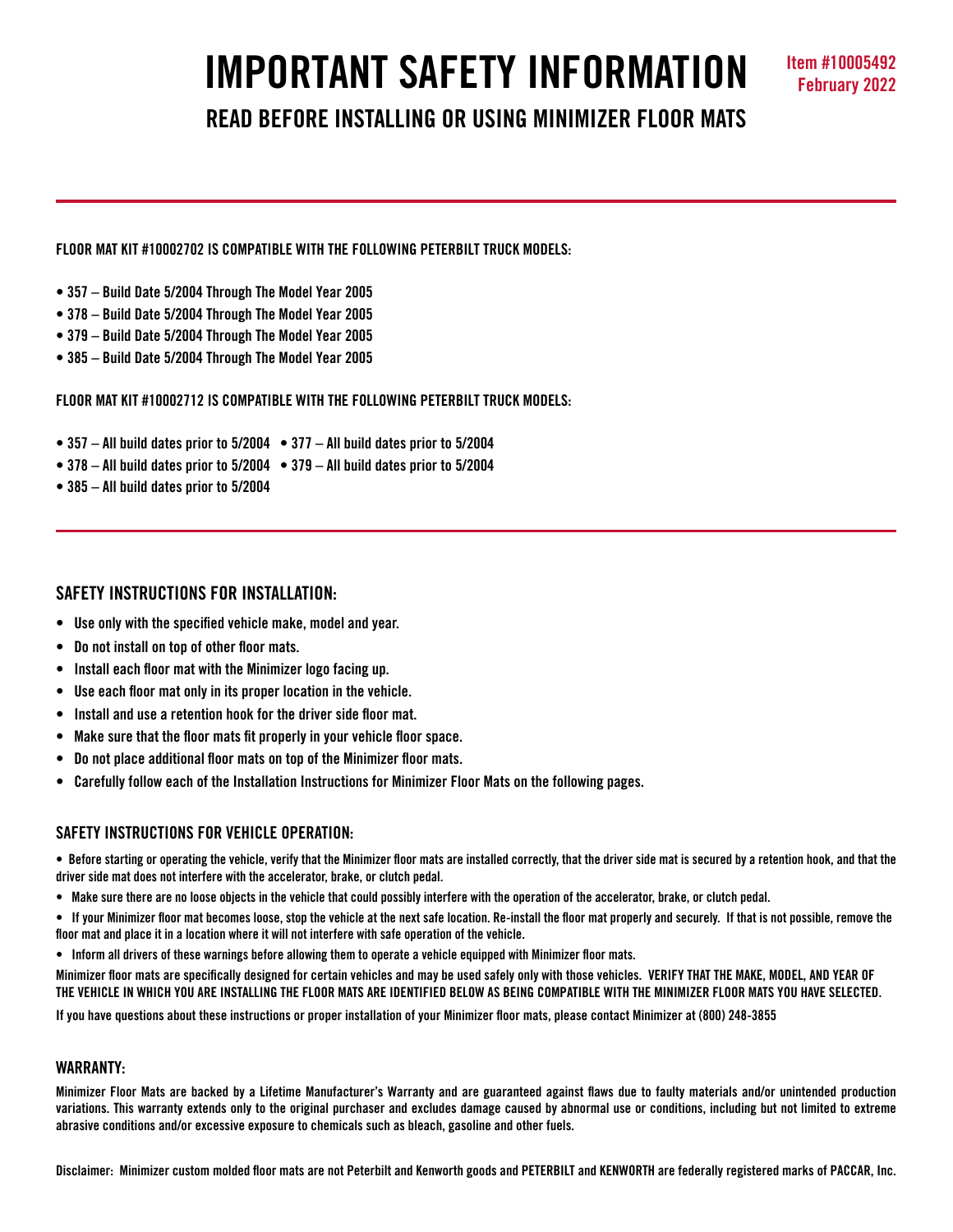**Minimizer floor mats are specifically designed for certain vehicles and may be used safely only with those vehicles. VERIFY THAT THE MAKE, MODEL, AND YEAR OF THE VEHICLE IN WHICH YOU ARE INSTALLING THE FLOOR MATS IS IDENTIFIED ON PAGE 1 AS BEING COMPATIBLE WITH THE MINIMIZER FLOOR MATS YOU HAVE SELECTED.** 

### **PETERBILT FLOOR MAT KIT SPECIFICATIONS:**

**• Kit #10002702 shown in Figure 1 is compatible with Peterbilt 357,378,379,385 trucks built from 5/2004 through the model year 2005.** 

**Figure 1 - KIT #10002702 Contents**



**• Kit #10002712 shown in Figure 2 is compatible with Peterbilt 357, 377, 378, 379, 385 trucks built prior to 5/2004.**

#### **Figure 2 - KIT #10002712 Contents**



**• Trucks equipped with a factory thermos holder require hand trimming of the center mat. A raised trim line is molded into the floor mat to use as a guide and for liquid containment.**

#### **INSTALLATION INSTRUCTIONS:**

**1. Remove other floor mats from the vehicle before installing Minimizer floor mats.**

**2. Install the Minimizer floor mats right side up, with the Minimizer logo visible.**

**3. Each Minimizer floor mat is contoured to fit a particular location in the vehicle and may be used safely only in that location.**

**4. The Minimizer floor mat package contains one driver mat, one passenger mat and one center mat.**

**5. Verify if the truck is equipped with a factory thermos holder between the driver and passenger seat as shown in Figure 3. If no thermos holder is present, install the center mat so the logo reads from left to right when facing forward in the cab. If the truck is equipped with a thermos holder, use a utility knife to trim the red shaded portion of the center mat as shown in Figure 4.**

#### **Figure 3 - Factory Thermos Holder**



**6. For cases where a fire extinguisher is mounted behind the driver seat, the left rear corner of the center mat shaded in yellow may be trimmed to allow for clearance.**



**Figure 4 - Trimming Diagram**

**7. Next install the mat for the passenger side of the vehicle.**

**8. Install the retention hook to secure the driver side floor mat from any movement. Follow installation steps a, b, and c.**

**a) Use a #3 Phillips screwdriver to remove the mounting screw from the the molded plastic transmission cover that is mounted to the floor. Refer to Figure 5 for mounting screw identification. Some trucks may be retrofitted with a ¼" hex bolt instead of a Phillips machine screw. If this is the case use a 7/16" socket and ratchet to remove the bolt.**